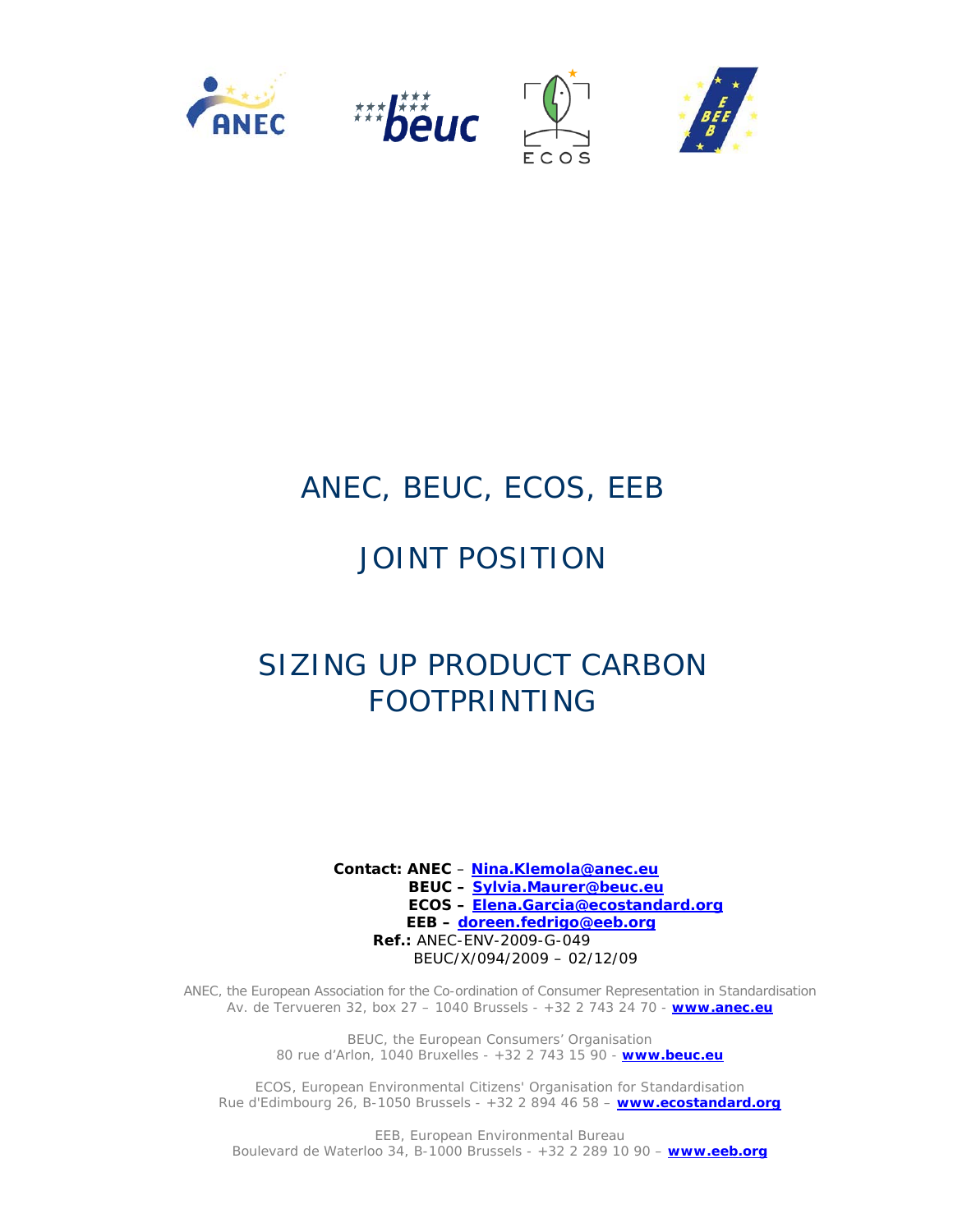







# **Summary**

Following increased public awareness of the negative effects of global warming, the demand for more sustainable products has grown in recent years. As a natural consequence, consumers are seeking more information on the environmental impact of products and services in order to be able to make sustainable choices at the point of sale.

One of the ways to provide consumers with such information is environmental product labelling, and when considering the particular issue of climate change, so-called 'carbon footprint labelling'. Whilst carbon footprints offer some new opportunities for product labelling and criteria setting linking one of the most fundamental environmental problems – global warming – to purchasing decisions and legal requirements for products, many methodological and communication issues remain unsolved. The fundamental question remains: for which products and under which conditions is such information useful for various audiences, bearing in mind the fundamental constraints of underlying principles and methods which considerably limit its applicability. This paper focuses purely on the limitations inherent to the Life Cycle Assessment methodology underlying product carbon footprinting, as well as the value of carbon labelling as a consumer-facing communication tool. The paper also gives recommendations for a way forward. It does not address the wider policy objectives and tools needed to put potential labelling activities into a more coherent structure.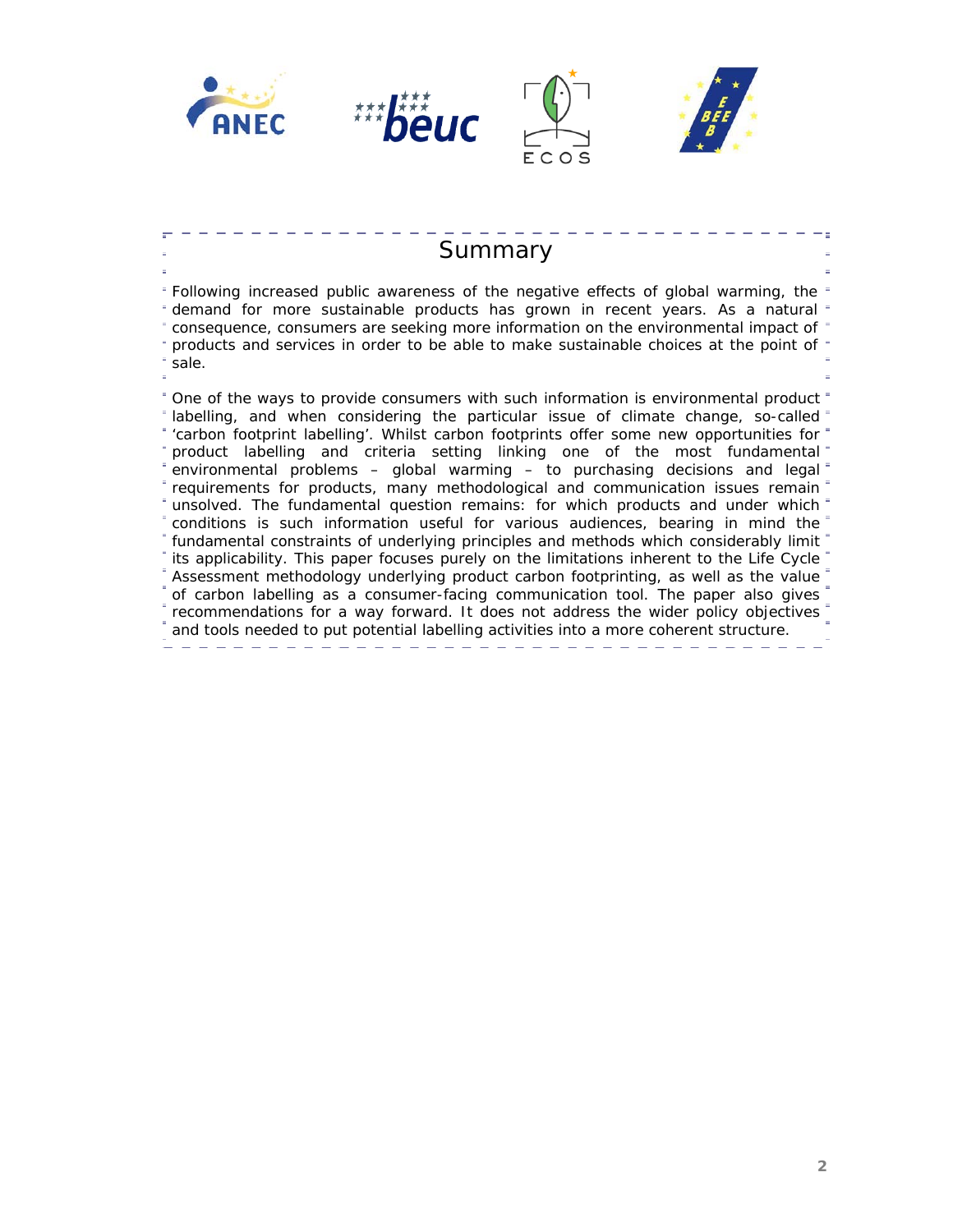

# **Introduction**

A majority of European consumers are concerned about possible negative environmental impacts of the products they purchase, according to the latest Eurobarometer survey on sustainable consumption<sup>1</sup>. Increasing consumer awareness and the urgent need to act on climate change have driven a new interest in influencing consumer choices through different types of environmental related product information schemes<sup>2</sup>.

Among the labelling schemes currently under development to address this demand is the so-called 'carbon footprint label': a calculation of the volume of carbon dioxide  $(CO<sub>2</sub>)$  and other greenhouse gas emissions of products during their life cycle<sup>3</sup>.

In 2001, the UK Government set up the 'Carbon Trust', an independent company aiming to help organisations move towards a low carbon economy. The Carbon Trust also calculates the impact of products for several businesses and created a 'carbon reduction label<sup>4</sup>. This Carbon Trust carbon reduction label which includes providing quantitative figures in terms of grams of  $CO<sub>2</sub>$  to consumers is used for instance by the trade chain Tesco (UK). Similarly, some other trade chains have launched schemes providing quantitative figures (Casino, France<sup>5</sup>) or awarding climate friendly products (Migros, Switzerland<sup>6</sup>). Several food producers in Sweden are jointly creating rules for measuring carbon emissions to be included into existing labelling schemes or for use as a stand-alone label<sup>7</sup>. Pilot projects on carbon labels have also been initiated in some Member States<sup>8</sup> and France is already in the process of implementing legislation. Different carbon labelling schemes also exist in the  $US^9$  and Canda<sup>10</sup>.

At the European level, the potential use of Product Carbon Footprints (PCFs) in the context of eco-labelling is being investigated, with the European Commission and Member States holding a meeting in 2008<sup>11</sup> to discuss a possible harmonised approach.

In addition to the above, standards have been (BSI PAS  $2050<sup>12</sup>$ ) or are in the process of being developed (ISO  $14067^{13}$ ).

Given the publicity surrounding carbon footprinting, it comes as little surprise that the Eurobarometer survey, mentioned above, showed that over 70% of respondents asked for obligatory labelling of the carbon footprint of products<sup>14</sup>. This figure should, however, be considered in light of the other finding from the same study, showing that the most important information on environmental labels is whether it is possible to recycle or reuse a product. Information about the carbon footprint was considered to be *the least important* environmental information on a label.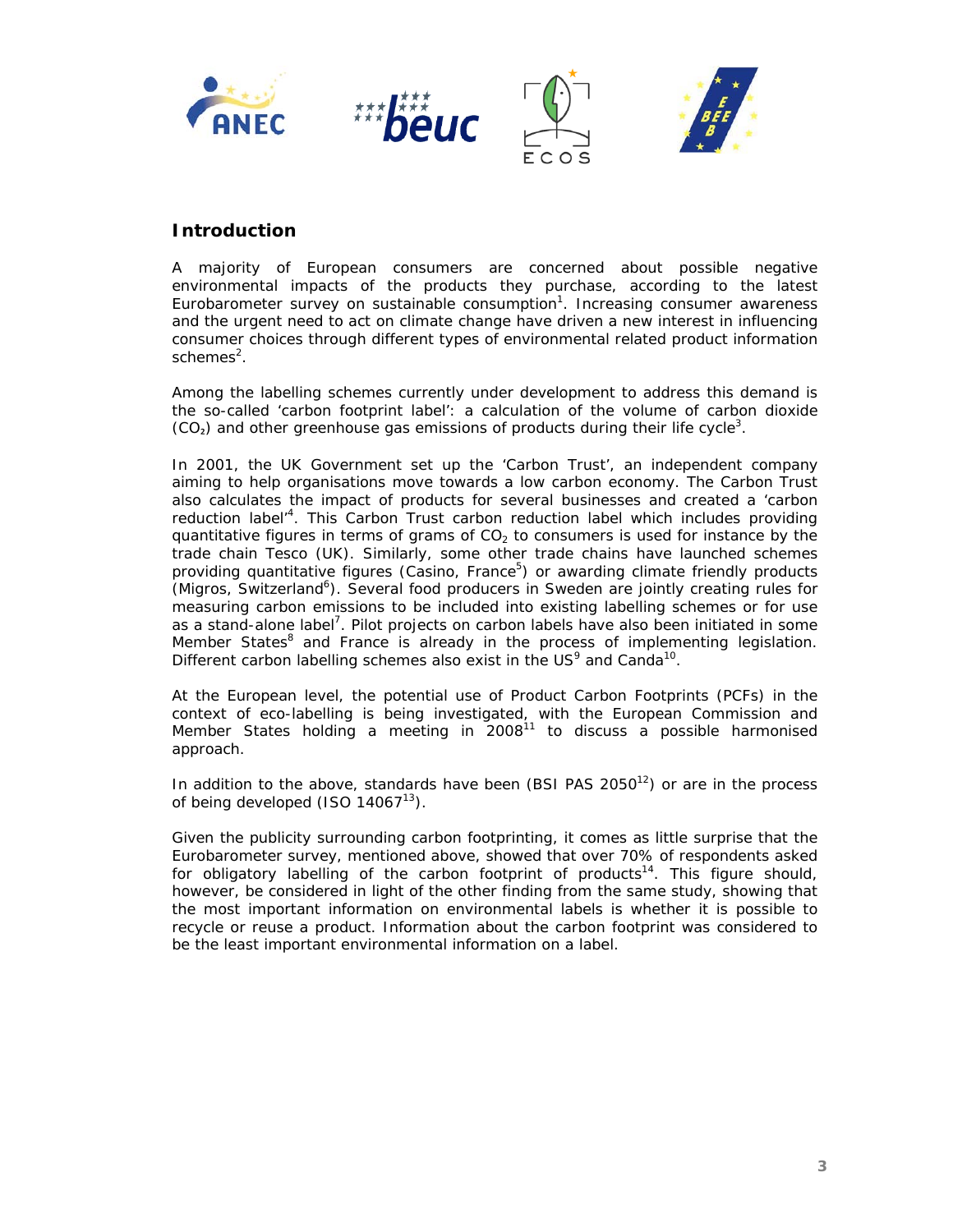

While the high percentage for supporting mandatory  $CO<sub>2</sub>$  labelling could be taken to encourage a rapid roll out of carbon labelled products, we call for a more cautious approach. Most consumers would not be able to understand grams of  $CO<sub>2</sub>$  as a metric, particularly without being provided any benchmarks of whether the figure was high or low, thus raising serious doubts on the labels' value as a consumer-facing communication tool. Equally importantly, product carbon footprinting raises some fundamental methodological questions, as outlined in this paper, which must be addressed in order for meaningful carbon footprinting to be established.

## **The need for an integrated strategy on sustainable consumption and production**

Consumer information and labels alone will not be sufficient to bring about a shift in consumer behaviour towards more sustainable consumption. From our perspective there are strong limitations to what information alone can do to trigger more sustainable behaviour. As Consumer Focus<sup>15</sup> pointed out in a report on sustainability<sup>16</sup>, *even when the information is well-presented and simple it is rarely a sufficient mechanism to make a change in consumption patterns*.

We therefore emphasise the need for a sound common policy framework based on a variety of instruments and initiatives such as setting legal minimum requirements for products (eco-design), strengthening market transparency (EU Energy Label), and increasing the availability of sustainable products in shops (so-called choice editing<sup>17</sup>). Without such a holistic approach, any positive impact achieved through carbon footprinting and labelling would be lost $18$ .

#### **Instrument to identify business carbon hotspots or a consumer information tool?**

The determination of the carbon footprint of products and services might be a useful way for companies to identify "carbon hotspots" in their production chain. Supply chain assessment can reveal valuable information about the environmental impacts of products and services, enabling companies to focus their efforts on the most emissions-intensive phases of production. The use of carbon footprinting by and within companies can therefore be welcomed as one tool to reduce the negative environmental impact from their products and services. However, severe shortcomings of the methodology have to be addressed.

On the other hand, communicating the carbon footprint value to non-experts (be it private consumers, public procurement officials or even SMEs) by way of a static label makes little sense. While the establishment and communication of quantitative product carbon footprint data covering the complete life cycle of a product, or parts thereof, may be a valuable aspect of their decision-making, we consider such labels to suffer from inherent limitations and considerable risks which must be considered in order to avoid potential environmental damage, waste of resources and consumer confusion.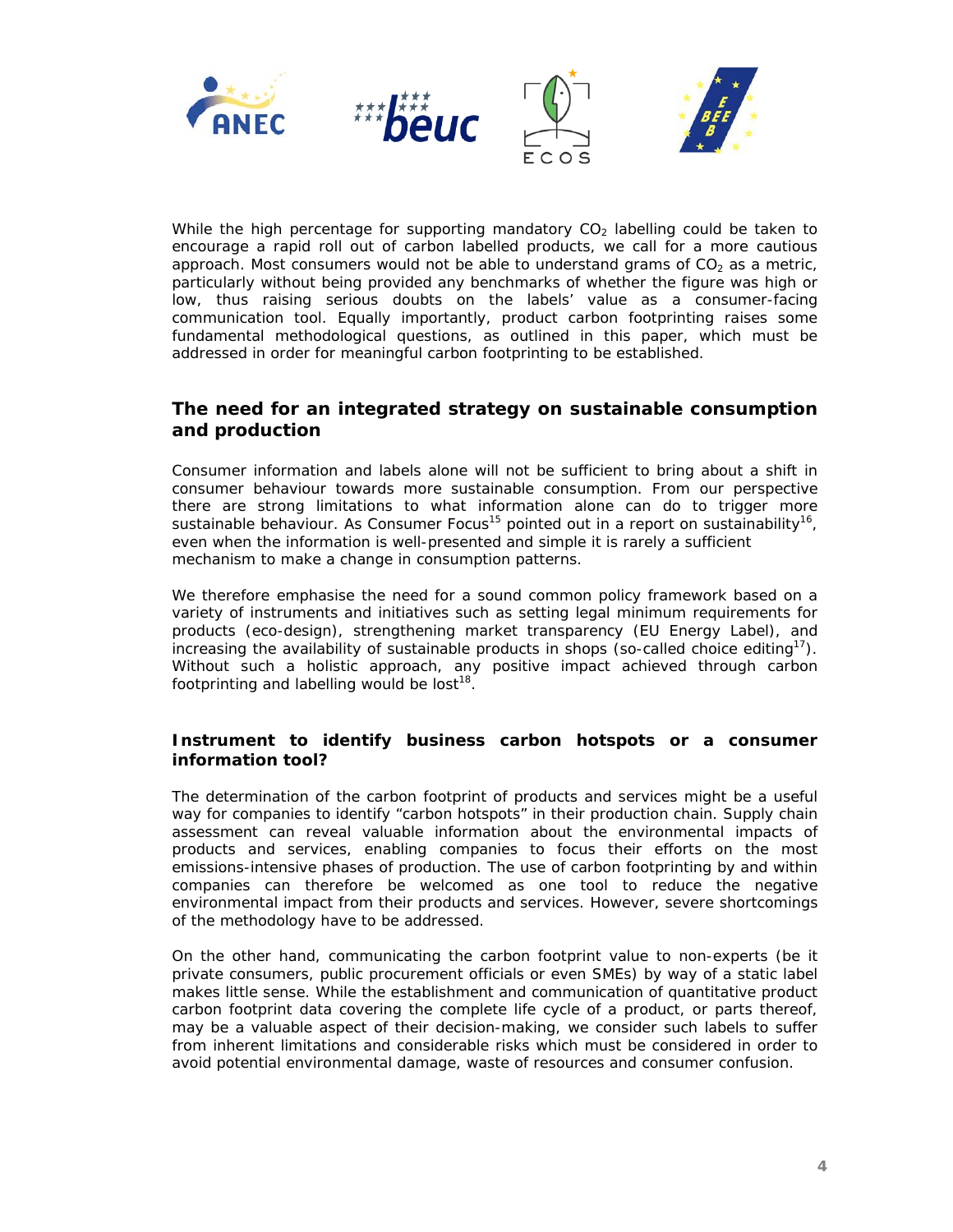

# **I. Methodological shortcomings to be addressed**

#### **1. Focus on green house gases disregards other environmental aspects**

Climate change and related indicators such as the carbon footprint should not be the only criteria to differentiate the environmental performance of products and services. As Product Carbon Footprint labels are based on Life Cycle Assessment (LCA) methodology<sup>19</sup>, the problems inherent to LCA are also underlying PCFs<sup>20</sup>. While the undisputed benefit of LCA is that it provides for an assessment of the environmental impacts throughout the life cycle, from cradle to grave, a typical major problem of LCAs is that they are limited to the availability of data, which means they cannot treat impacts such as toxicity and eco-toxicity often relating to chemicals. In the case of a PCF, the analysis is limited to a single impact category, namely greenhouse gases. However, a wide range of other sustainability criteria such as the use of chemicals, impacts on biodiversity, water usage and pollution, should be considered when measuring and comparing the environmental footprint of products and services. Another potential negative impact would be to shift impacts from carbon-related elements to these other impacts, as a means of presenting products as more sustainable due to a lower  $CO<sub>2</sub>$  footprint.

PCF should normally not be used as the only environmental aspect in rule making for the environmental performance or information requirements of products. By contrast, any such rules need to be based on a broad and comprehensive assessment of all significant environmental aspects to avoid ignoring relevant environmental problems or improving certain environmental impacts at the expense of an increase of others.

While we consider that LCA is a good instrument to see where the main burdens occur – thus making it a useful tool for orientation purposes in the initial phase and for comparing system alternatives (e.g. electrical cars versus combustion cars) – we believe that other instruments, such as human health or environmental risk assessment should be considered for the actual labelling or criteria setting. Environmental indicators and benchmarks used in the traditional (Type I) eco-label and energy label schemes, or indeed in Best Available Technique Reference (BREF) documents for specific life cycle phases, will in many cases be superior to LCA indicators including PCF – in terms of coverage, data availability, and precision. LCA indicators, including PCF, will normally not offer a benefit for similar products - this holds even more true when a large proportion of a burden occurs in one phase of the life cycle.

The comprehensive assessment therefore needs to be broader than what is delivered by the current LCA methodology.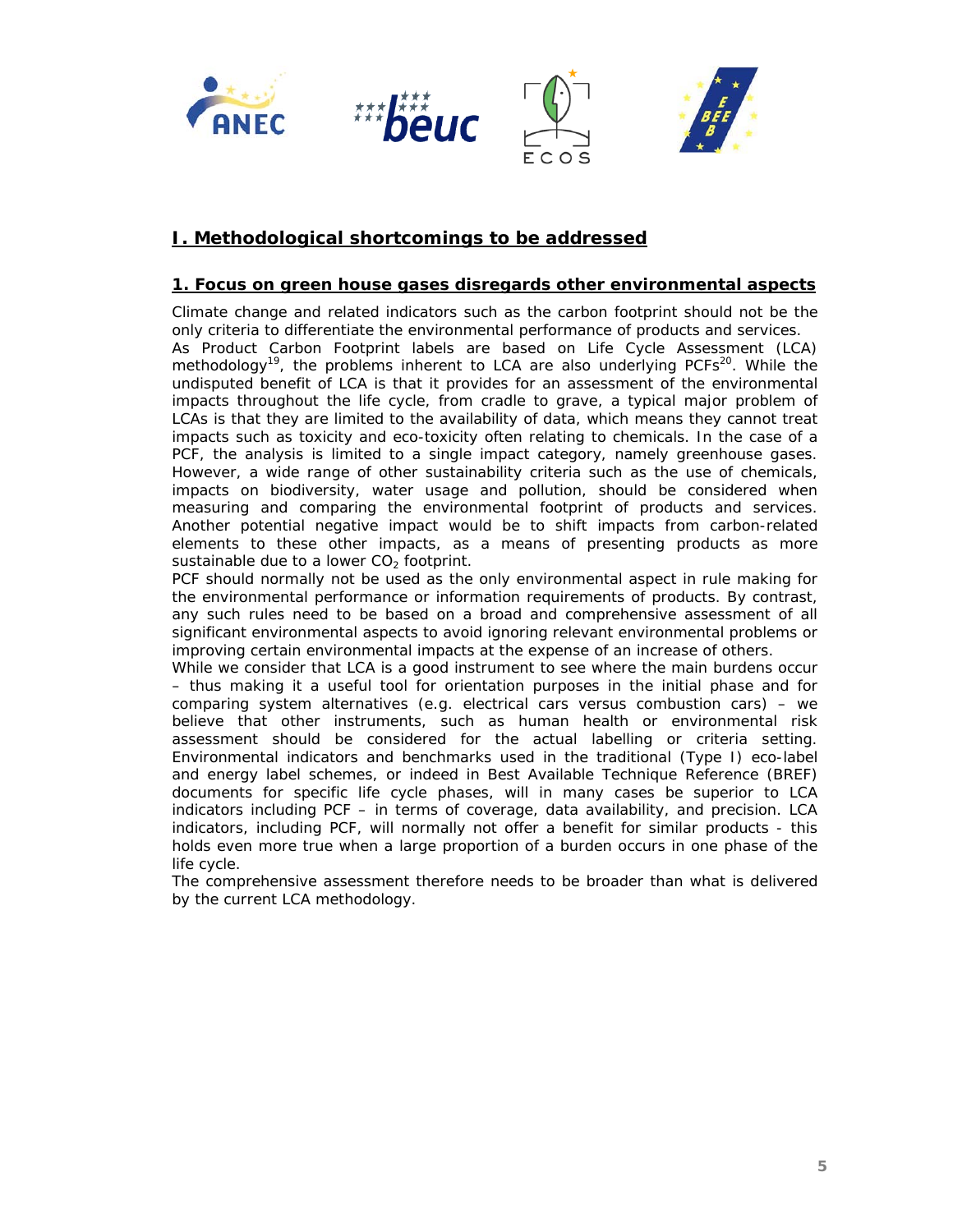

#### **2. Low carbon values at the expense of energy efficiency?**

A focus on just one indicator may not only result in ignoring or shifting impacts to other important environmental aspects but may also lead to negative effects on energy efficiency. Manufacturers might put back efforts to enhance energy efficiency in cases where greenhouse gas reductions can be more easily achieved by replacing fossil fuels with renewable ones. Holding back investments into energy efficiency measures would lead to a waste of energy, and would not help to counter the rebound effect (of rising energy use from increased use or purchase of more efficient products).

In addition, manufacturers may favour electricity from unsustainable forms of nonfossil energy to lower a product's carbon footprint. Thus, a low carbon footprint could lead to an increase in unsustainable forms of electricity generation.

We emphasise the maximisation of energy efficiency as a higher priority than the promotion of renewable energy.

#### **3. Lack of differentiation between similar products**

A precondition for consumers to contribute to more sustainable consumption is the possibility to differentiate between sustainable and unsustainable products at the point of sale. However, inherent shortcomings of the LCA methodology means it may not deliver sufficiently precise figures allowing to differentiate between products. In addition to focusing on a very limited number of environmental indicators, as explained above, LCA includes a number of subjective choices or variables such as the establishment of system boundaries, selection of data sources, transport scenarios, and assumptions (e.g. regarding user behaviour, recycling rates, etc). Many of these assumptions are approximations of reality, considering e.g. changes in transport chains or product use, or even seasonal variations<sup>21</sup>. Moreover, energy mixes and conversion factors vary from country to country. Using average data may be practical to avoid the indication of region or country-specific PCFs, but introduces a further deviation from the 'true' values. Furthermore, many product systems are moving targets (e.g. as a result of changing supply chains) and require frequent updating of the LCA results. Thus, the indication of a single value for a product would not reflect the real variability of the results and it may be even more appropriate to indicate a range of results reflecting best/worst case scenarios. Without precise results, LCA would not deliver figures that would allow to sufficiently differentiate between products.

In order to achieve a clear-cut indication of the environmental preferability of a product, data for not only one particular product but also for competing products – ideally covering the complete range of products on the market – would be needed. Without such differences (i.e. if all products have more or less the same value within the limit of uncertainty) and without improvement potential, any product carbon footprint declarations would be meaningless.

Hence, such differences and the environmental improvement potential must be identified before product requirements are set and before a consumer information system is created.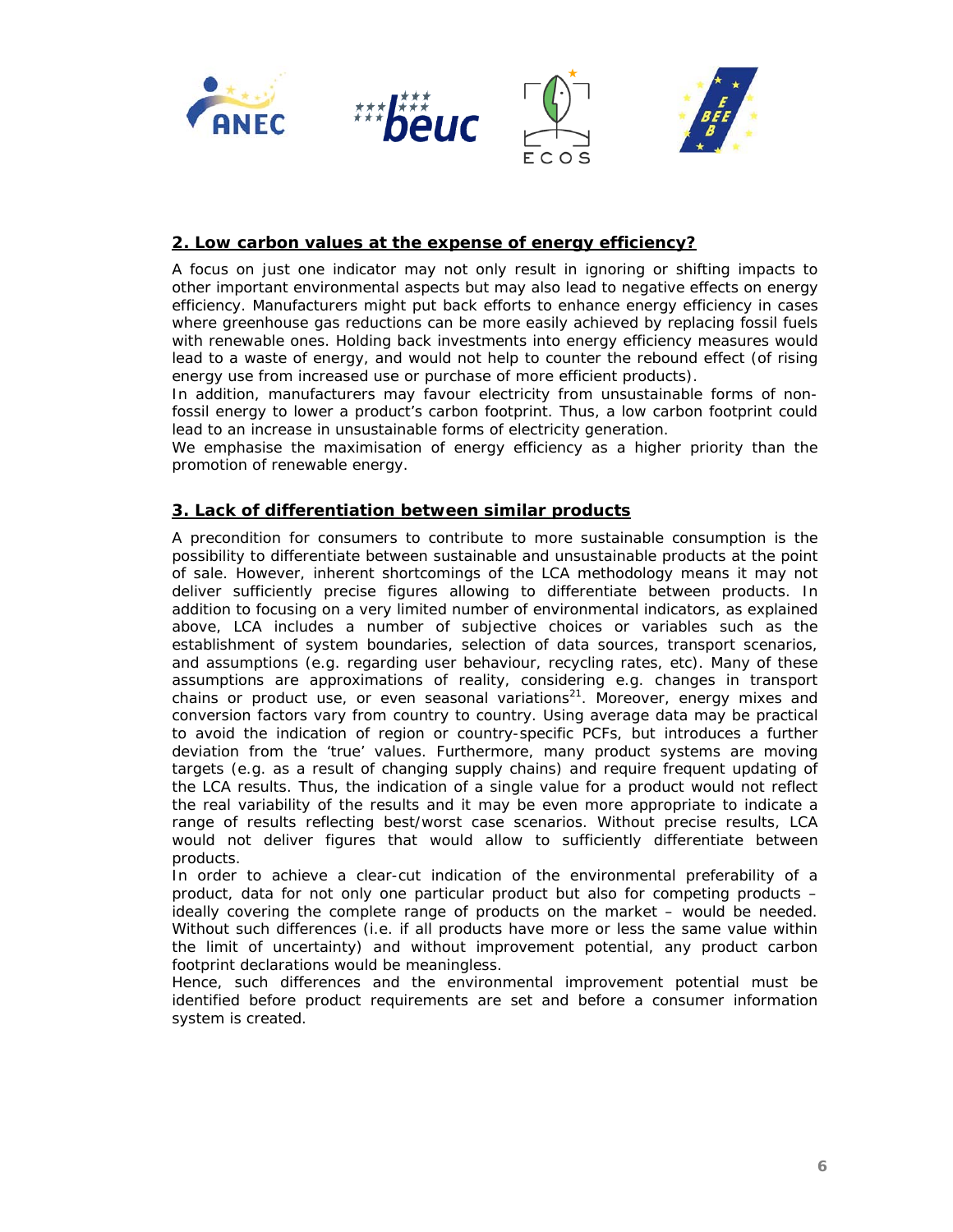

#### **4. Lack of transparency for data used**

In view of all the above-mentioned methodological difficulties which increase with the complexity of the product, it would also be extremely difficult to verify any claims, in particular when data confidentiality comes into play. There is more room for manipulation for PCF claims compared to e.g. the indication of petrol consumption of a car - which everyone can check for himself - or energy consumption figures, which can be measured. This problem may be amplified if product carbon footprinting is used in the public domain (e.g. criteria setting for eco-labels, public procurement, legal requirements), as some manufacturers may be disadvantaged by the methodological choices of a particular scheme and could even challenge the decisions taken.

# **II. Consumer communication and labelling**

#### **1. PCFs are difficult to understand**

The usefulness of the provision of mere quantitative environmental information to consumers is questionable, in particular if this takes the form of a label such as the one developed by the Carbon Trust. Figures such as '50g  $CO<sub>2</sub>$  per 130g serving' are difficult to understand even by experts in this particular area and carbon labels have therefore been considered by several instances<sup>22</sup> as unsuitable for instructing the broad public on how to make sustainable purchasing decisions. Similarly, labels showing a reduction in  $CO<sub>2</sub>$  (eg. -30%) can be highly misleading to consumers as the worst performers are in a position to show the biggest improvements.

Consumers generally need very clear-cut messages either in the form of an environmental excellence message (such as the EU Ecolabel) or in the form of rating scales, such as traffic light systems or closed, banded energy consumption labels. Having clear and simple labels would also benefit professionals such as public procurement officials who need to assess the environmental superiority of products offered, but often lack the particular technical expertise needed to make a detailed assessment.

#### **2. Proliferation of labels should be avoided**

An overflow of information and labels often has the unintended effect of distracting the consumer rather than stimulating interest in environmental questions and providing useful guidance<sup>23</sup>. What is needed is simple and succinct information. Providing product carbon footprint information on existing labels, or having a PCF label in addition to existing environmental labelling schemes would lead to consumer confusion and frustration, with the different information elements competing with one another. Also, a product with one or more environmental labels is more likely to be judged as superior simply due to the presence of the labels - regardless of the actual environmental impact of the product (which may be far worse than that of an unlabelled product).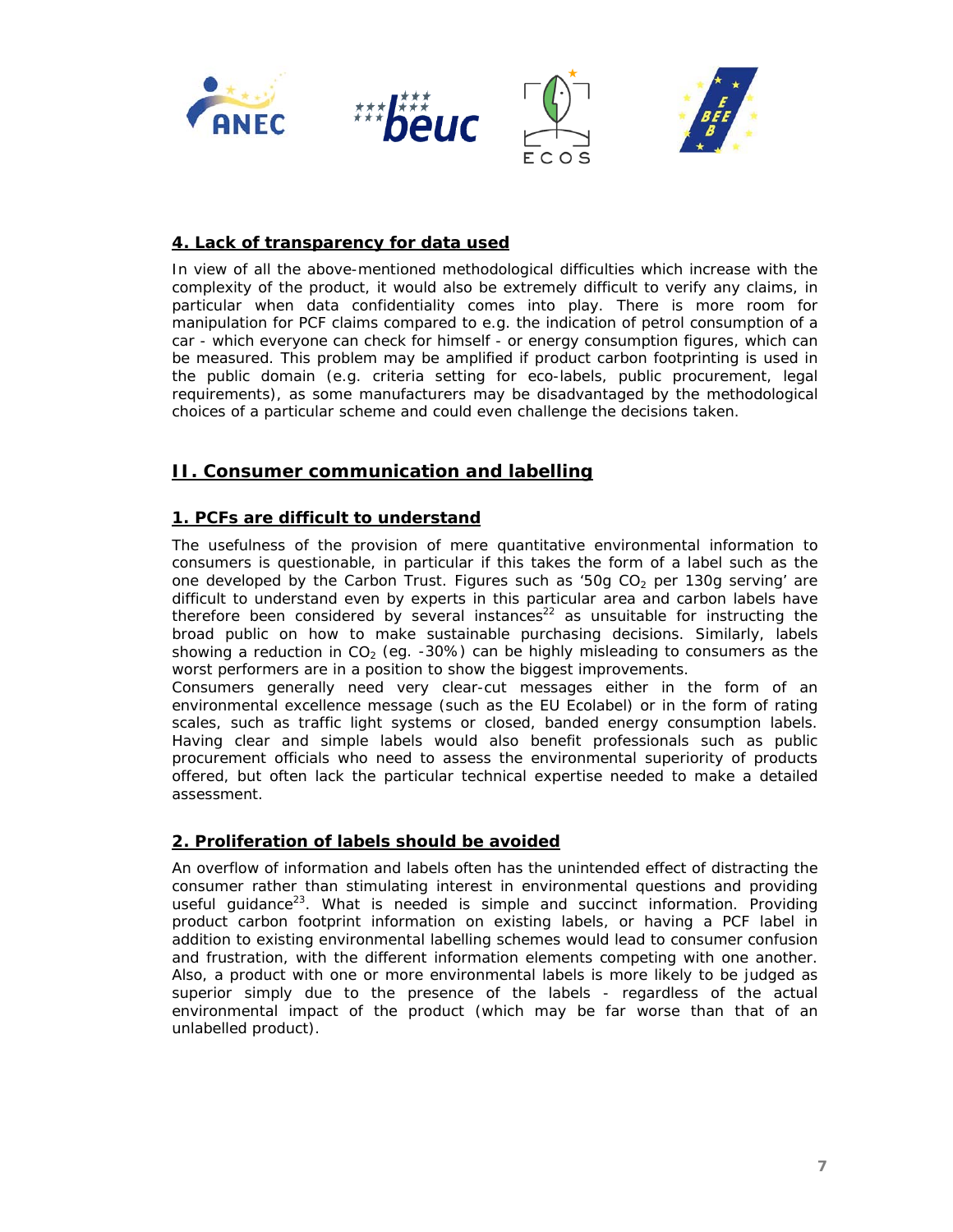

Furthermore, a product carbon footprint label may not be of primary importance for consumers who are more interested in e.g. energy consumption and energy bills.

We are therefore not in favour of complementing the EU Energy Labelling scheme with  $CO<sub>2</sub>$  figures.

Instead of developing new labels or simply adding meaningless  $CO<sub>2</sub>$  figures in existing labels, carbon emissions should, where relevant, be incorporated when setting criteria for existing Type I labelling schemes.

# **III. Recommendations for the way forward**

## **1. No stand alone label**

The overall environmental superiority of one product versus another one cannot be established on the basis of a product carbon footprint alone, and consequently purchasing decisions should be based on an assessment of all relevant environmental aspects. This suggests the use of product carbon footprints in conjunction with other environmental information tools rather than as a stand-alone instrument.

We therefore do not support the concept of a stand-alone or single issue PCF label, such as the one issued by Carbon Trust. Wherever carbon footprint is considered relevant, it should be included in the criteria of an excellence label (Type I label or equivalent, such as the Eco-label). However, the information on the carbon footprint should in general not appear on the label itself.

For a limited number of product groups, such as cars, where the  $CO<sub>2</sub>$  emissions in the use phase are particularly relevant, the information on emissions should be included in rating scales using colour/letter codes. This should be introduced in the revision of the Energy Labelling Directive for cars (1999/94/EC).

Whether or not PCF is relevant for particular product groups should be identified on a case by case basis following sound feasibility studies including all relevant stakeholders.

## **2. Role of LCA**

Bearing in mind the uncertainties and the considerable costs of an LCA and considering that at least for some products a large proportion of the environmental burdens is concentrated upon one particular stage in the life cycle, it may be preferable to identify the most relevant life cycle stage(s) using LCA (e.g. the use phase in case of a boiler), but use other instruments and established test methods as a basis for the environmental information system (e.g. focusing on energy consumption). Thus, LCA would serve as an orientation tool in the initial phase of the development of an information system.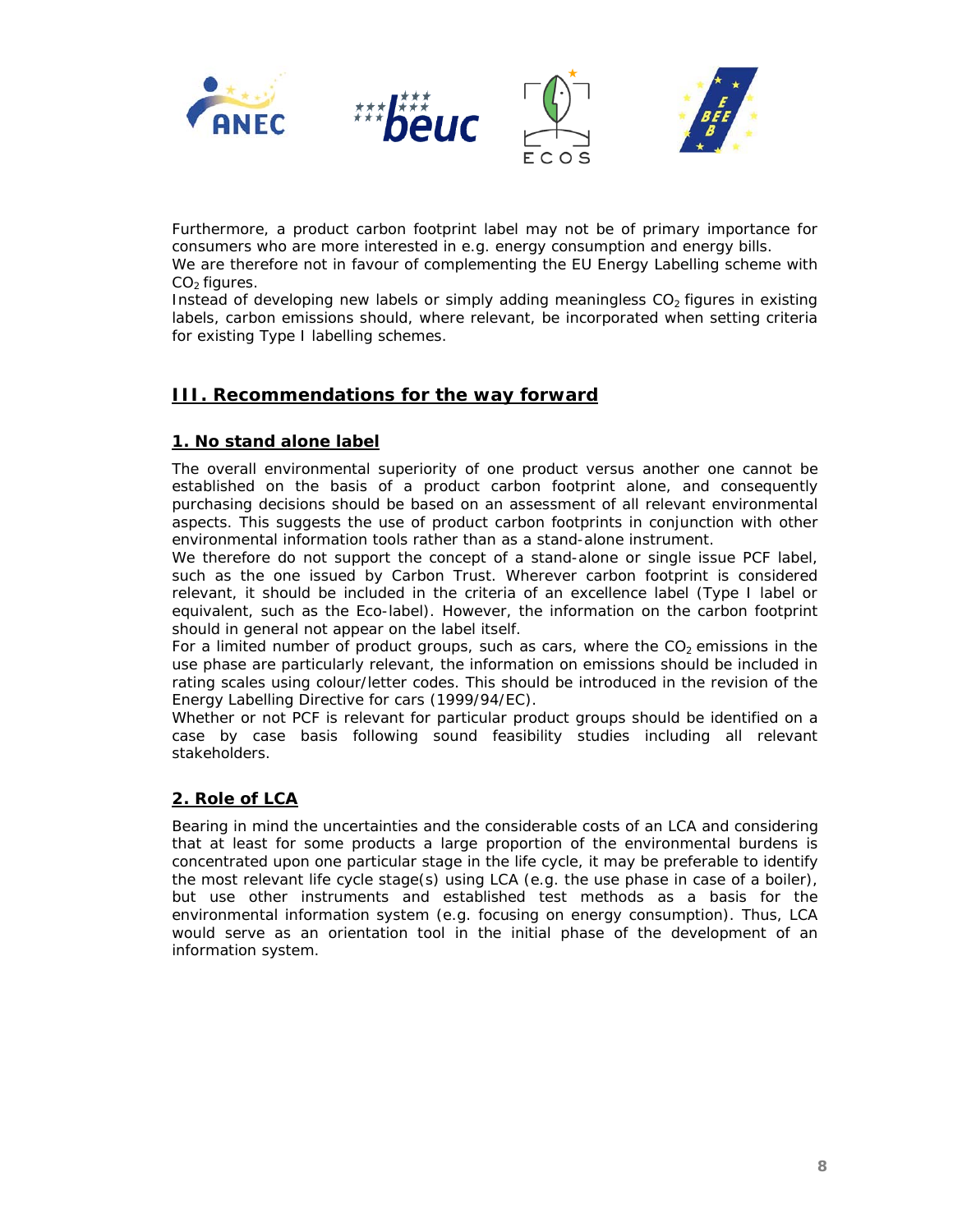

### **3. Product-specific feasibility studies needed**

Due to the continuing inherent constraints of LCA methodology (data availability, subjective choices, scenarios for transport, use, disposal) the accuracy of life cycle indicator results remains limited. Depending on the assumptions made, results can differ significantly and it will not be possible to eliminate such variability through standardisation which would only lead to partial alignments, leaving product group specific details open. Tremendous resources would be required to standardise productspecific rules for all types of products.

We therefore consider that feasibility studies would need to be carried out for each product group to determine whether (significant) differences actually exist. The relevant environmental burdens and the associated indicators including methodological choices should be determined on a product-by-product basis in a democratic process involving all relevant stakeholders, as has been done under the eco-design process. This should include a case by case evaluation on whether PCF information provides real added value compared to other indicators. As the decisions involve value choices, the questions are inherently political and should therefore not be deferred to LCA practitioners, industry, or standardisation bodies. We believe policy-makers have an important responsibility in ensuring a democratic discourse and decision-making process.

#### **4. PCF to be integrated into eco-label criteria or environmental product regulation**

If certain conditions are met, as expressed above, PCF could be used in cut-off criteria in eco-label criteria or any environmental product regulation complementing other environmental requirements, where appropriate. We consider this as the most beneficial use of PCF.

END.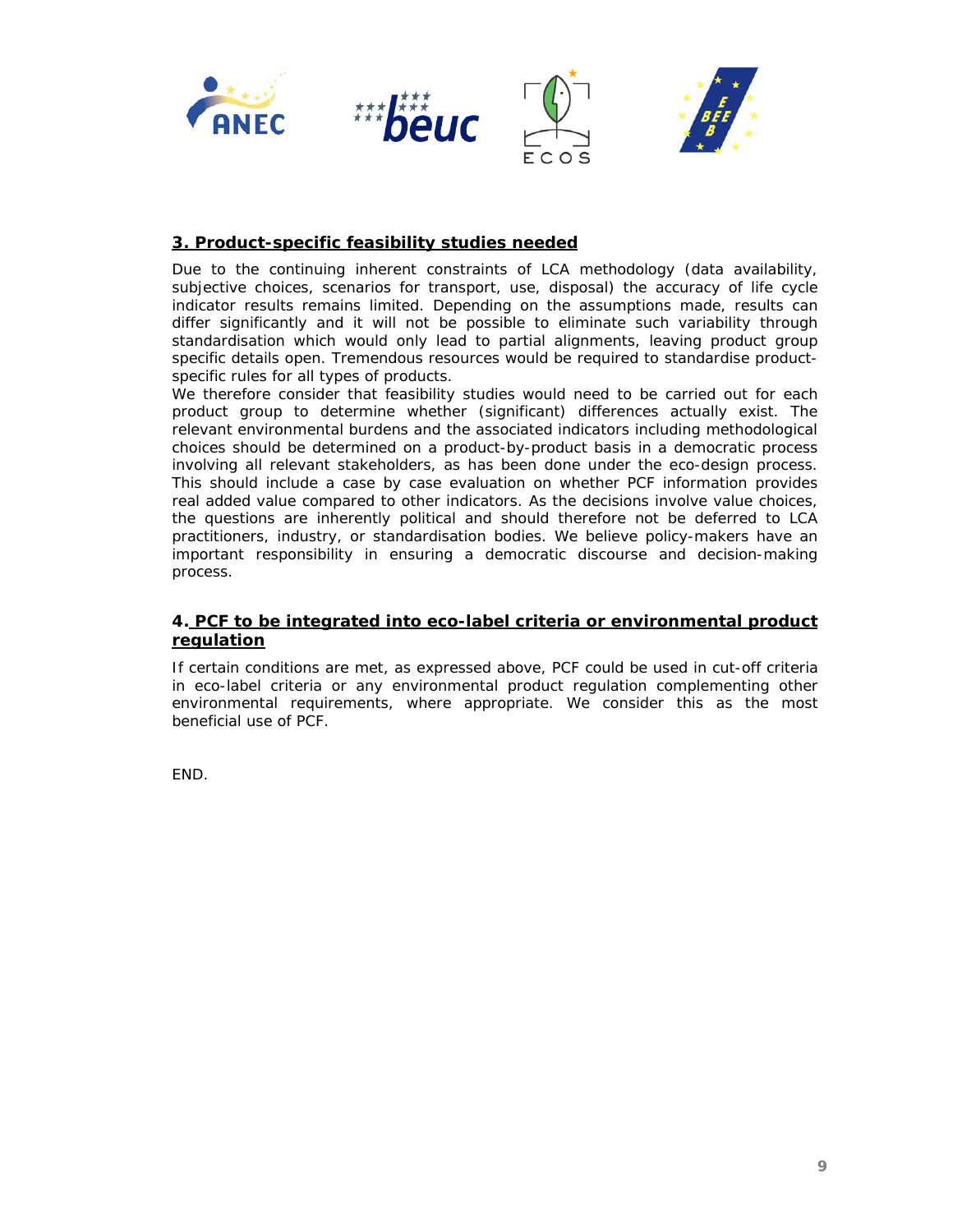

1 DG Environment (ed.): Europeans' attitudes towards the issue of sustainable consumption and production, Eurobarometer, July 2009.

http://ec.europa.eu/environment/eussd/pdf/FL256\_analytical%20report\_final.pdf.

- For an assessment about the possible role of Eco-labels in influencing consumer behaviour, c.f. Ralph E. Horne (2009): *Limits to labels: The role of eco-labels in the assessment of product sustainability and routes to sustainable consumption*, International Journal of Consumer Studies 33, pp. 175-182.
- There is no agreed definition of the term "carbon footprint" and no agreed measurement method to determine the carbon footprint available yet. We consider however the carbon footprint as a measurement of greenhouse gases directly or indirectly produced by an industry, an organisation, a service or a product, e.g. when burning fossil fuels for generating electricity, heating and transportation.<br><sup>4</sup> **bttp://www.carb**
- <sup>4</sup> http://www.carbontrust.co.uk/<br>5 http://www.produits.cosino.fr/

j

- <sup>5</sup> http://www.produits-casino.fr/actualites/vos-marques/developpementdurable.html<br>
<sup>6</sup> The Swiss
- The Swiss Organisation 'climatop' licenses "climate-positive" products and services and identifies products with the lowest carbon footprint. Migros is one of their clients. http://www.climatop.ch/index.php?l=d&p=products

- www.climatop.ch. http://www.klimatmarkningen.se/in-english/
- 8 See e.g. Product Carbon Footprint Project Germany**,** http://www.pcf-projekt.de
- 9
- 
- The Climate CO<sub>2</sub>nservancy:  $\underline{http://www.climateconservancy.org/about.php}_{10}$ <br><sup>10</sup> CarbonCounted: http://www.carboncounted.com/<br><sup>11</sup> Commission coordination meeting on the carbon footprint measurement of products, 4 March 2008, DG Environment. http://ec.europa.eu/environment/ecolabel/about\_ecolabel/carbon/carbon\_footp rint\_report.pdf
- 12 BSI PAS 2050:2008 Specification for the assessment of the life cycle greenhouse gas emissions of goods and services, http://www.bsigroup.com/en/Standards-and-Publications/Industry-Sectors/Energy/PAS-2050/
- 13 ISO: Carbon Footprint of products Part 1: Quantification, ISO/WD 14067-1
- and Carbon Footprint of products Part 2: Communications, ISO/WD 14067-2.<br><sup>14</sup> DG Environment (ed.): Europeans' attitudes towards the issue of sustainable consumption and production, Eurobarometer, July 200, http://ec.europa.eu/environment/eussd/pdf/FL256\_analytical%20report\_final.pdf
- 
- 15 BEUC member organisation from the UK.<br>16 Sustainable Development Commission / National Consumer Focus: Looking back, looking forward. Lessons in choice editing for sustainability, May, 2006.